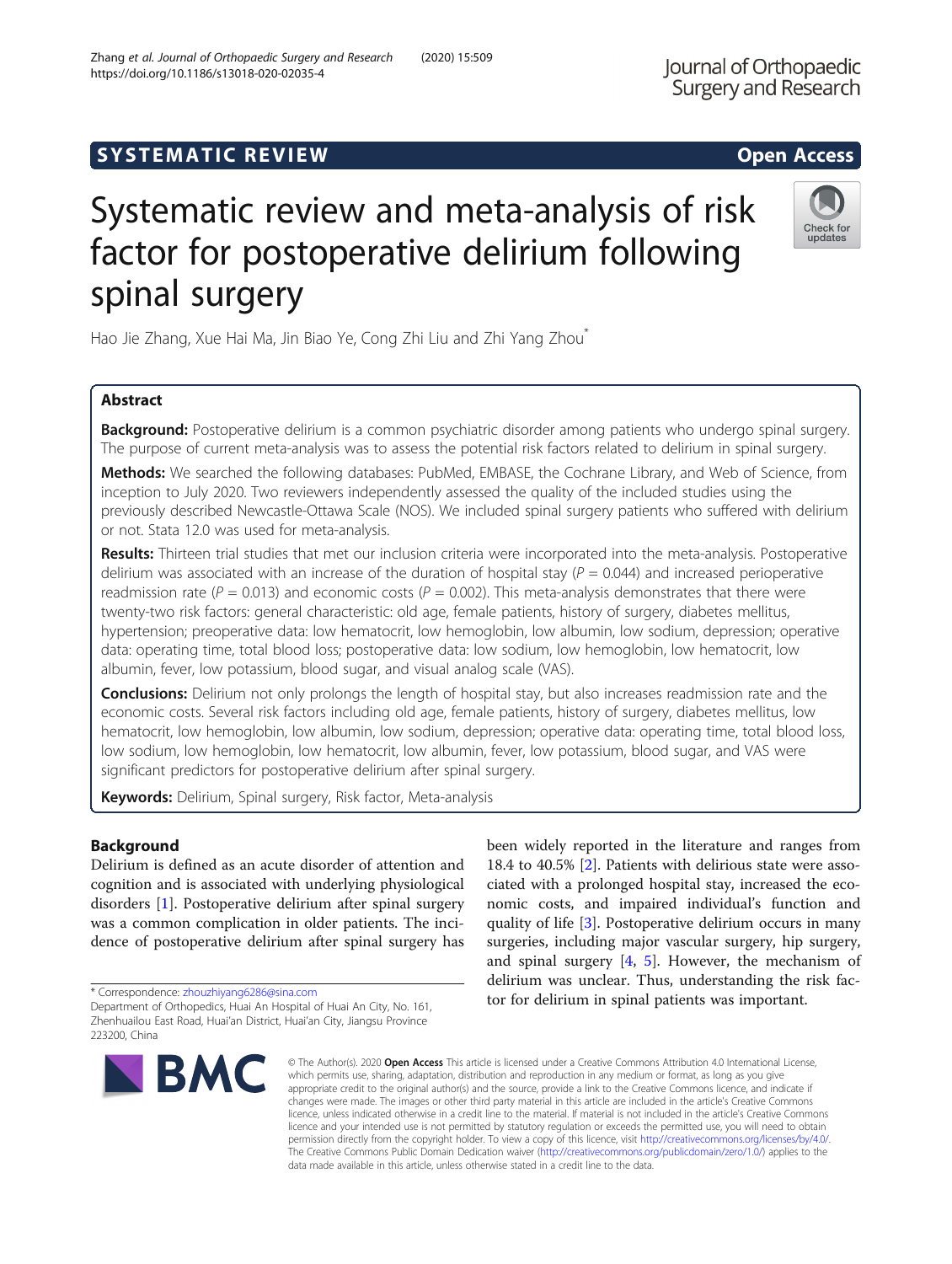<span id="page-1-0"></span>A meta-analysis review by Shi et al. [[6\]](#page-6-0) evaluated the risk factor of delirium after spinal surgery. However, it contained some methodological shortcomings; all of the risk factors were not evaluated and with high heterogeneity. Not only did these studies have these limitations, but also they did not individually separate preoperative hemoglobin level and postoperative hemoglobin level. Considering all these issues and new evidence emerging, it is impossible to give clear advice on the risk factor of the delirium after spinal surgery. Thus, we undertook a further metaanalysis to identify the risk factors for delirium in spinal surgery patients.

# Methods

This study was designed and reported according to the Preferred Reporting Items for Systematic Reviews and Meta-Analyses (PRISMA) statement [\[7](#page-7-0)].

# Literature search

We searched the following electronic databases: PubMed, EMBASE, the Cochrane Library, and Web of Science from inception to July 2020. The search terms were [delirium OR confusion OR transient mental disorder OR dementia OR cognitive disorders] AND [spine OR spinal OR lumbar infusion] AND [surgery OR operation]. We also searched the references of the included studies and recent reviews or meta-analysis.

#### Study selection

Inclusion criteria were as follows: (i) patients who had undergone spinal surgery; (ii) the studies' design was observational or cohort study; (iii) delirium and controls diagnosed by delirium assessment tool; (iv) studies reporting adequate data for pooling for the analysis; (v) studies published in Chinese or English. The exclusion criteria were as follows: (i) review articles, letter, or comments; (ii) studies without available data for statistics;

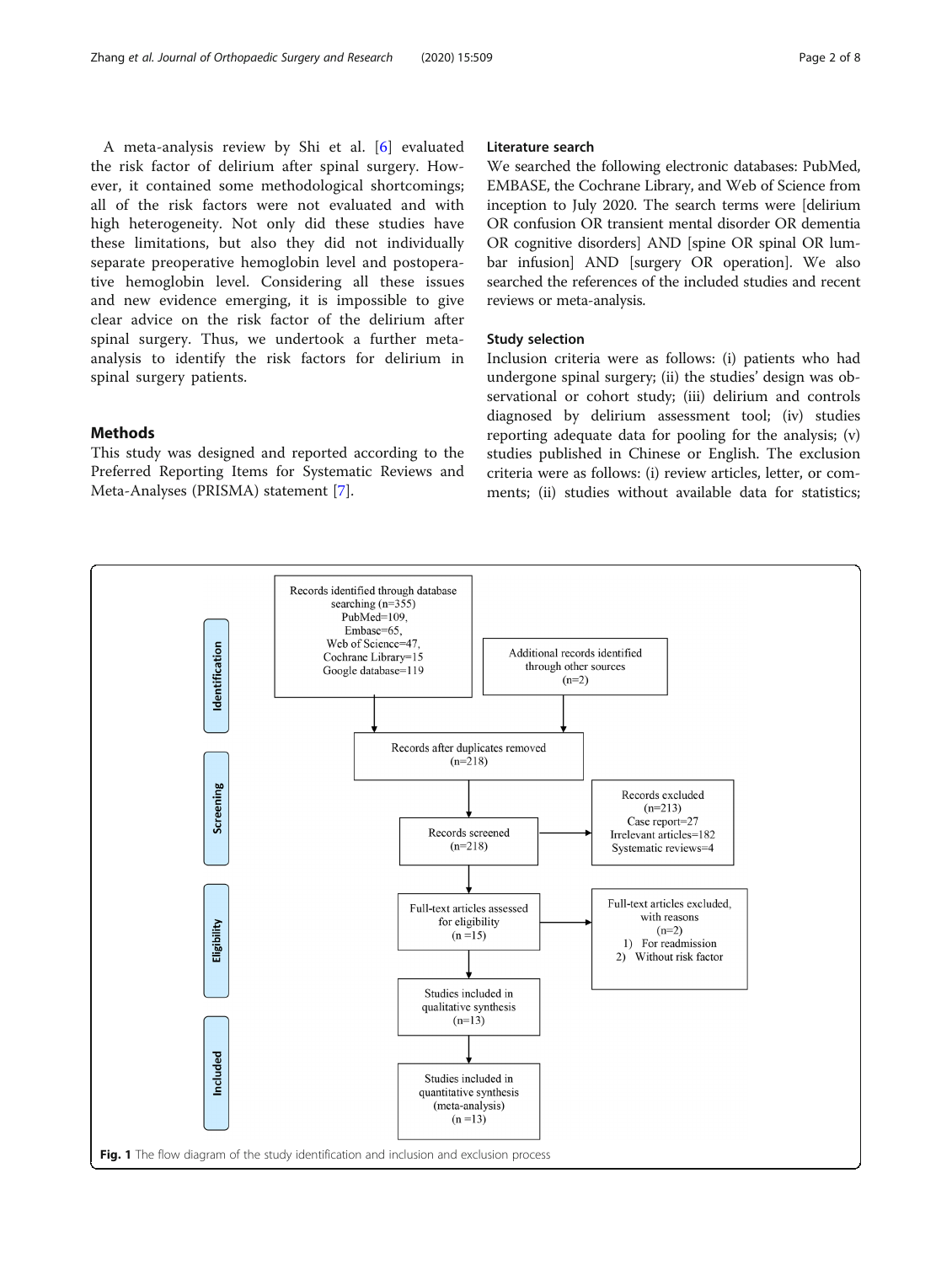<span id="page-2-0"></span>(iii) there were no diagnostic criteria for delirium after spinal surgery.

#### Data extraction

All the data were extracted by two authors from all eligible studies (Hao-Jie Zhang and Xue-Hai Ma). The following variables were extracted from each study: first author's name, publication year, country, study design, study setting, sample size, age, sex ratio, criteria for delirium, screening frequency, study quality score. Any disagreement was resolved by discussion or consulted from a senior reviewer to reach a consensus.

# Quality assessment

Two reviewers (Jin-Biao Ye and Cong-Zhi Liu) independently assessed the quality of the included studies using the previously described Newcastle-Ottawa Scale (NOS) [[8\]](#page-7-0). A total of three items were included: (1)

Table 1 The general characteristic of the included studies

patient selection, (2) comparability of the two study arms, and (3) assessment of the outcomes. Studies were classified according to quality: high quality (7–9), moderate quality  $(5-6)$ , poor quality  $(0-4)$ .

# Data synthesis and analysis

All statistical analyses were conducted in Stata 12.0 (Stata Corp., College Station, TX). We estimated the pooled risk ratios (RRs) for the binary variable and weighted mean differences (WMD) for the continuous data. We used random effects model or fixed effects model according to the heterogeneity between the studies. We assessed statistical heterogeneity using the *I* square  $(I^2)$  values  $(I^2 > 50\%$  was considered to imply statistical heterogeneity).

# Results

First, we initially yielded 355 relevant studies from electronic databases and 2 additional records through other

| Reference                   | Country Study | design     | <b>Study setting</b>                                                                                                                                                             | Sample<br>size | Age<br>(year) | Sex<br>ratio<br>(M: F) | Criteria for<br>delirium                  | Screening<br>frequency<br>(h) | Study<br>quality<br>score |
|-----------------------------|---------------|------------|----------------------------------------------------------------------------------------------------------------------------------------------------------------------------------|----------------|---------------|------------------------|-------------------------------------------|-------------------------------|---------------------------|
| Adogwa<br>et al. $[9]$      | <b>USA</b>    | <b>RCS</b> | Correction of adult degenerative scoliosis                                                                                                                                       | 82             | 71.8          | <b>NS</b>              | CAM                                       | n.s                           | 7                         |
| <b>Brown</b><br>et al. [10] | <b>USA</b>    |            | Cohort Lumbar spine surgery, posterior cervical spine<br>surgery, or anterior cervical spine                                                                                     | 89             | 74            | 47/42 CAM              |                                           | 24h                           | 9                         |
| Elsamadicy<br>et al. [11]   | <b>USA</b>    |            | Elective spine surgery                                                                                                                                                           |                |               |                        | <b>NS</b>                                 |                               | 7                         |
| Fineberg<br>et al. [12]     | <b>USA</b>    | <b>RCS</b> | Lumbar spine                                                                                                                                                                     | 578,457        |               |                        | ICD-9-CM                                  | <b>NS</b>                     | 6                         |
| Gao et al.<br>[13]          | China         | <b>RCS</b> | Cervical, thoracic, lumbar, and sacral spine                                                                                                                                     | 549            | 48.2          |                        | DOS, DSM-IV                               | 24 h                          | 6                         |
| Jiang et al.<br>[14]        | China         | <b>RCS</b> | Fusion, decompressive laminectomy and<br>discectomy of the lumbar spine, and anterior<br>cervical discectomy and fusion, laminoplasty, and<br>foraminotomy of the cervical spine | 451            | 65.1          | 226/<br>225            | <b>NS</b>                                 | <b>NS</b>                     | 6                         |
| Kawaguchi<br>et al. [15]    | Japan         | <b>RCS</b> | Cervical spine, cervico-thoracic spine in the thoracic<br>spine, in the thoraco-lumbar spine, in the lumbar<br>spine, and cervical and lumbar spine                              | 341            | 59.2          | 186/<br>155            | CAM                                       | <b>NS</b>                     | 6                         |
| Kobayashi<br>et al. [16]    | Japan         | <b>RCS</b> | Cervical, thoracic, and lumbar spine                                                                                                                                             | 262            | 82.7          | 122/<br>140            | CONFUCIUS<br>stepped<br>wedge<br>protocol | <b>NS</b>                     | 8                         |
| Lee et al.<br>[17]          | Korea         | <b>RCS</b> | Anterior fusion and posterolateral fusion                                                                                                                                        | 81             | 73.5          | 28/53                  | DSM-IV, CAM NS                            |                               | 8                         |
| Seo et al.<br>[18]          | Korea         | <b>RCS</b> | Operation, decompressive laminectomy and<br>discectomy of the lumbar spine, anterior cervical<br>discectomy and fusion, laminoplasty and<br>foraminotomy of the cervical spine   | 70             | 70.1          |                        | 32/38 DSM-5                               | <b>NS</b>                     | 9                         |
| Ushida<br>et al. [19]       | Japan         | <b>RCS</b> | Cervical myelopathy                                                                                                                                                              | 81             | <b>NS</b>     | 41/41 NS               |                                           | <b>NS</b>                     | 8                         |
| Li et al. [20]              | China         | <b>RCS</b> | Spinal surgery                                                                                                                                                                   | 116            | 75.3          |                        | 62/54 CAM-ICU                             | 24h                           | 6                         |
| Adogwa<br>et al. [21]       | <b>USA</b>    | <b>RCS</b> | Spinal deformity surgery                                                                                                                                                         | 82             | 74.7          |                        | 64/18 CAM-ICU                             | <b>NS</b>                     | 8                         |

RCS retrospective controlled study, CAM-ICU Confusion Assessment Method for the Intensive Care Unit, CAM Confusion Assessment Method, DSM-5 Diagnostic and Statistical Manual of Mental Disorders-5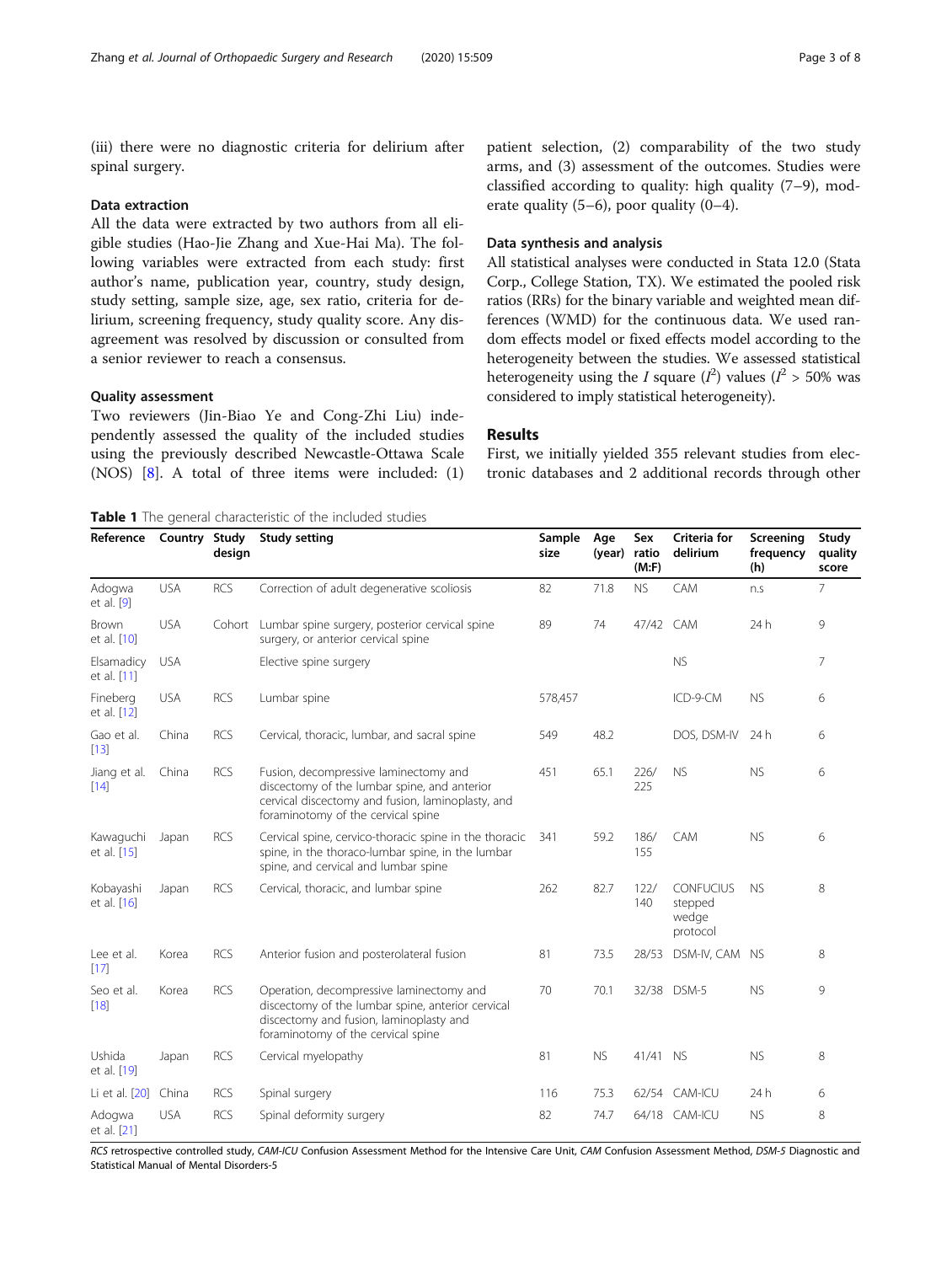<span id="page-3-0"></span>

sources, of which 137 publications were excluded because they were duplications. After reading the title and abstract of these 218 papers, 203 papers were excluded as they did not fulfill the inclusion criteria. Then, 2 studies were excluded after reading the full-text; one study was not interested in delirium but for readmission; another study did not include risk factor of delirium.

Ultimately, thirteen trials [[9](#page-7-0)–[21](#page-7-0)] met the inclusion criteria. The flow diagram of study selection is shown in Fig. [1](#page-1-0).

# Study characteristics and quality assessment

General characteristics of the included studies are presented in Table [1](#page-2-0). The publication year of the 24 studies

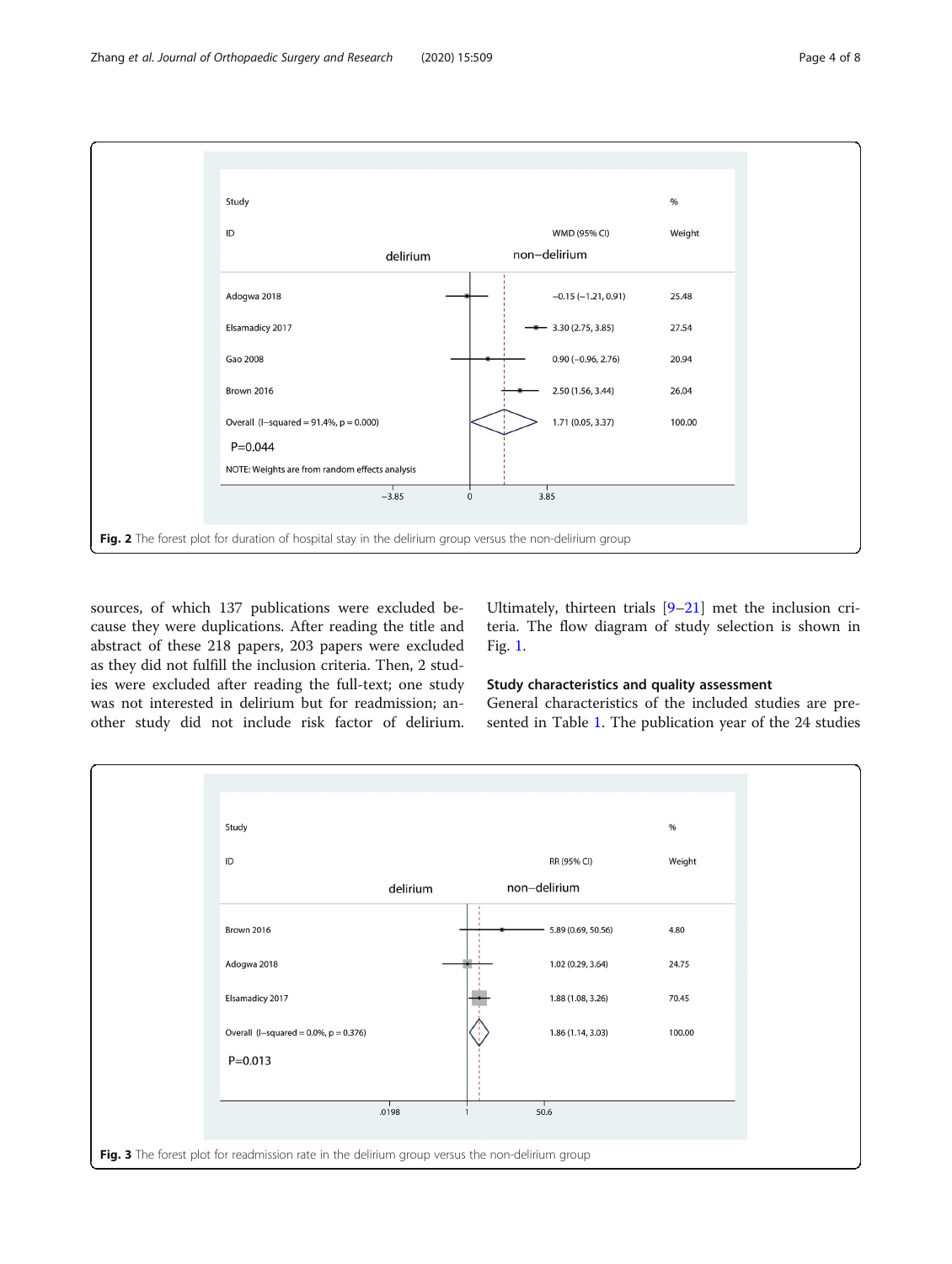ranged from 2004 to 2018. Four studies were published in the USA, three studies originated from China, three originated from Japan, and the rest were from Korea. Study quality score ranged from 6 to 9.

#### Results of meta-analysis

There was also a statistically significant association of delirium with increased duration of hospital stay (MD = 1.71 (95% CI 0.05 to 3.37) days;  $P = 0.044$ ; Fig. [2\)](#page-3-0) and increased perioperative readmission rate (RR 1.86, 95% CI 1.14 to 3.03,  $P = 0.013$ , Fig. [3\)](#page-3-0) and economic costs (MD = 16166.37 (95% CI 5988.62 to 26,344.11)  $P = 0.002$ , Fig. 4).

#### Risk factors

Patients who developed delirium were significantly older  $(age > 65, RR = 6.13 (95\% CI 5.75, 6.54), P = 0.000; age >$ 70, RR = 18.23 (95% CI 3.13, 107.34), P = 0.001, mean age, WMD = 1.34 (95% CI 0.34, 2.33), P = 0.009, Table [2](#page-5-0)). Sex was also associated with delirium in univariable analysis or meta-analysis (female patients, RR = 1.21 (95% CI 1.15, 1.28, Table [2\)](#page-5-0)).

Surgical history was also a risk factor of delirium (RR = 2.22; 95% CI 1.47, 3.34; Table [2\)](#page-5-0). Diabetes mellitus and hypertension were also risk factors of delirium (RR = 2.80, 95% CI 1.15, 6.79), P = 0.023; RR = 2.01, 95% CI 1.04, 3.88,  $P = 0.038$ , Table [2\)](#page-5-0). Low hematocrit, low hemoglobin, low albumin, and low sodium were the risk factors of delirium ( $P = 0.011$ ,  $P = 0.017$ ,  $P = 0.003$ , and P  $= 0.019$ , Table [2](#page-5-0)). We also found that depression was the risk factor of delirium of patients undergoing spinal surgery (RR = 2.02; 95% CI 1.00, 4.06;  $P = 0.049$ ; Table [2\)](#page-5-0).

#### Intraoperative data

For intraoperative data, we revealed that operating time (WMD = [2](#page-5-0)9.42; 95% CI 1.12, 57.72;  $P = 0.042$ , Table 2) and total blood loss (WMD = 116.77; 95% CI 93.66, 139.88;  $P = 0.000$ ; Table [2](#page-5-0)) were risk factor of delirium.

## Postoperative data

Based on the combined RRs or WMDs, we identified the following risk factors: low sodium (WMD =  $-3.05$ ; 95% CI – 5.47, – 0.63;  $P = 0.014$ ; Table [2](#page-5-0)), low hemoglobin (WMD = − 0.76; 95% CI − 1.24, − 0.29; P = 0.002; Table [2\)](#page-5-0), low hematocrit (WMD = − 2.53; 95% CI − 3.59, − 1.47;  $P = 0.000$ ; Table [2\)](#page-5-0), fever (WMD = 4.52; 95% CI 2.94, 6.95;  $P = 0.000$ ; Table [2\)](#page-5-0), low potassium (WMD = − 3.05; 95% CI − 5.47, − 0.63; P = 0.014; Table [2\)](#page-5-0), blood sugar (WMD = 1.00; 95% CI 1.00, 1.96; P = 0.041; Table [2\)](#page-5-0), and VAS (WMD = 0.98; 95% CI 0.11, 1.85, P = 0.027; Table [2\)](#page-5-0).

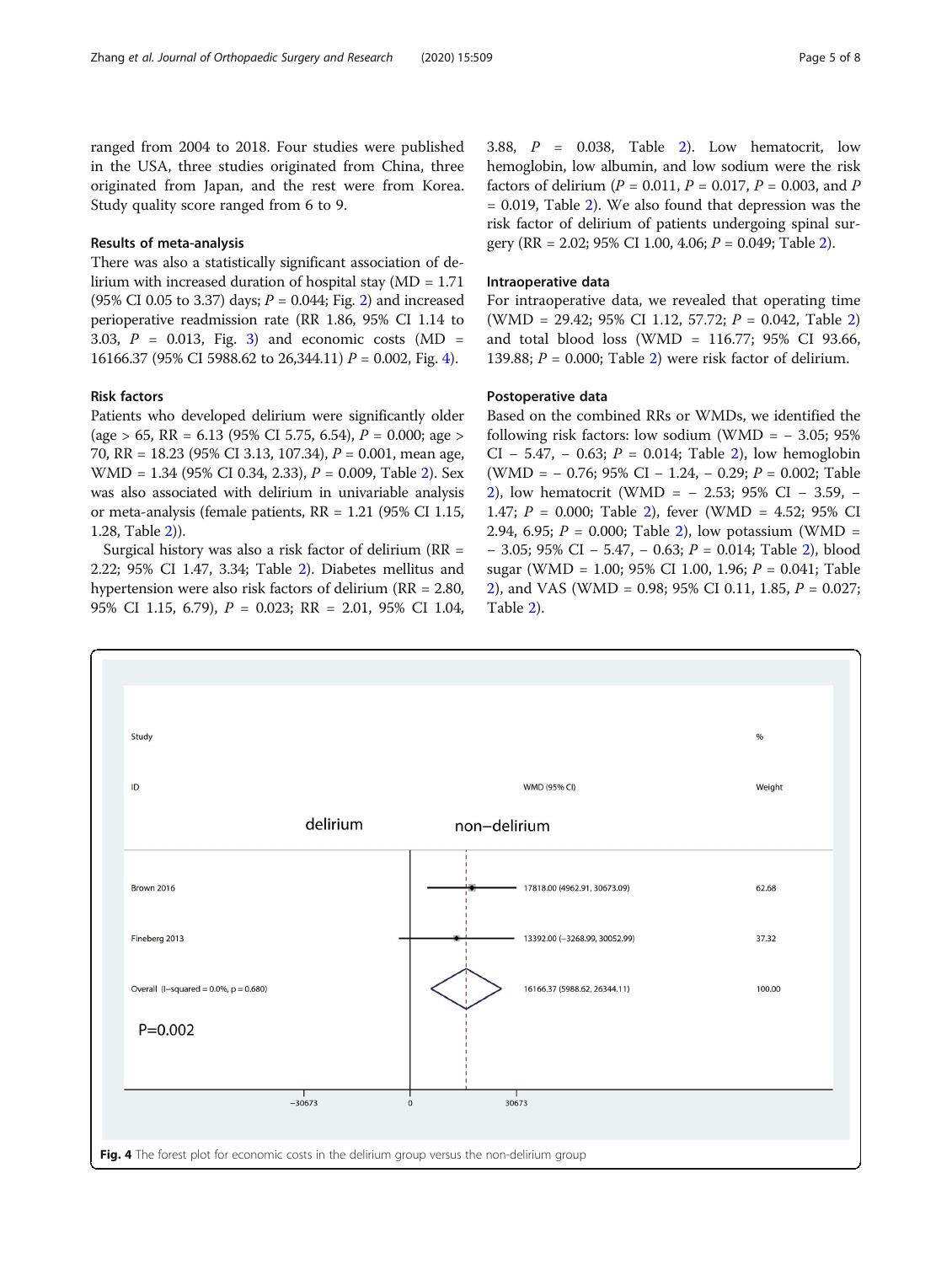| <b>Risk factor</b>         | <b>Studies</b> | <b>Statistically methods</b> | RR or WMD with 95%Cis         | $1^2$ (%) | P value |  |
|----------------------------|----------------|------------------------------|-------------------------------|-----------|---------|--|
| Preoperative               |                |                              |                               |           |         |  |
| Age $> 65$ years           | $\overline{2}$ | IV, fixed                    | $6.13$ $(5.75, 6.54)$         | 0.0       | 0.000   |  |
| Age $>$ 70 years           | 3              | IV, random                   | 18.23 (3.13, 107.34)          | 48.4      | 0.001   |  |
| Sex (% female)             | 8              | IV, fixed                    | 1.21 (1.15, 1.28)             | 0.001     | 0.000   |  |
| Mean age                   | 6              | IV, fixed                    | 1.34 (0.34, 2.33)             | 6.0       | 0.009   |  |
| Number of medication       | 3              | IV, random                   | $0.92$ ( $-0.05, 1.88$ )      | 77.5      | 0.063   |  |
| Surgical history           | 6              | IV, fixed                    | 2.22 (1.47, 3.34)             | 0.0       | 0.000   |  |
| Diabetes mellitus          | 7              | IV, random                   | 2.80 (1.15, 6.79)             | 70.6      | 0.023   |  |
| Cerebral vascular diseases | 3              | IV, fixed                    | 3.18 (1.27, 7.79)             | 15.7      | 0.014   |  |
| Low hematocrit (%)         | 3              | IV, fixed                    | $-1.66$ ( $-2.94$ , $-0.38$ ) | 0.0       | 0.011   |  |
| Low hemoglobin (g/L)       | $\overline{4}$ | IV, fixed                    | $-0.41$ ( $-0.75$ , $-0.07$ ) | 0.0       | 0.017   |  |
| Low albumin (g/dL)         | $\overline{2}$ | IV, fixed                    | $-0.30$ ( $-0.50$ , $-0.11$ ) | 18.7      | 0.003   |  |
| Low sodium                 | $\overline{4}$ | IV, random                   | $-1.81$ ( $-3.33$ , $-0.30$ ) | 77.8      | 0.019   |  |
| Low potassium              | $\overline{2}$ | IV, random                   | $0.00$ ( $-0.28, 0.28$ )      | 45.4      | 0.996   |  |
| Blood sugar                | $\overline{2}$ | IV, random                   | $0.13$ (- 0.52, 0.78)         | 33.4      | 0.698   |  |
| Hypertension               | $\overline{7}$ | IV, random                   | 2.01 (1.04, 3.88)             | 58.3      | 0.038   |  |
| Depression                 | $\overline{2}$ | IV, fixed                    | 2.02 (1.00, 4.06)             | 0.0       | 0.049   |  |
| Intraoperative             |                |                              |                               |           |         |  |
| Operating time             | 9              | IV, random                   | 29.42 (1.12, 57.72)           | 87.9      | 0.042   |  |
| Total blood loss           | 8              | IV, fixed                    | 116.77 (93.66, 139.88)        | 14.9      | 0.000   |  |
| Fusion level               | $\overline{2}$ | IV, random                   | $0.35$ (- 0.72, 1.42)         | 52.3      | 0.524   |  |
| Intravenous fluids         | 4              | IV, random                   | 231.24 (-137.99, 600.47)      | 68.9      | 0.220   |  |
| Postoperative data         |                |                              |                               |           |         |  |
| Low sodium (mEq/L)         | 4              | IV, random                   | $-3.05$ ( $-5.47$ , $-0.63$ ) | 89.7      | 0.014   |  |
| Low hemoglobin (g/L)<br>6  |                | IV, random                   | $-0.76$ ( $-1.24$ , $-0.29$ ) | 82.5      | 0.002   |  |
| Low hematocrit (%)         | 3              | IV, fixed                    | $-2.53$ ( $-3.59$ , $-1.47$ ) | 0.0       | 0.000   |  |
| Low albumin (g/dL)         | $\overline{2}$ | IV, fixed                    | $-0.10$ ( $-0.27, 0.07$ )     | 0.0       | 0.245   |  |
| Fever                      | 2              | IV, fixed                    | 4.52 (2.94, 6.95)             | 0.0       | 0.000   |  |
| Low potassium              | $\overline{4}$ | IV, random                   | $-3.05$ ( $-5.47$ , $-0.63$ ) | 89.7      | 0.014   |  |
| Blood sugar                | $\mathbf{1}$   | IV, fixed                    | 1.00 (1.00, 1.96)             | 0.0       | 0.041   |  |
| VAS                        | 2              | IV, random                   | 0.98(0.11, 1.85)              | 55.4      | 0.027   |  |

# <span id="page-5-0"></span>Table 2 Meta-analysis of risk factors for postoperative delirium in older spinal surgical patients

Discussion

Thirteen studies met the inclusion criteria and investigated risk factors for postoperative delirium in older people undergoing spinal surgery. Results in this metaanalysis suggested the overall prevalence of postoperative delirium was 11.5%. The prevalence of delirium ranged from 3.8 to 40.4% in the included studies.

Postoperative delirium was associated with increased duration of hospital stay, readmission rate, and the economic costs. Scholz et al. [\[22](#page-7-0)] found that patients with postoperative delirium had a significantly increased duration of hospital stay compared with those without delirium.

A better understanding of risk factors for delirium may allow stratification of patients before surgery, enabling targeting of interventions and healthcare resources, for example the Comprehensive Geriatric Assessment, a proven multidisciplinary intervention that can improve outcomes in patients with postoperative delirium [\[23](#page-7-0)].

This meta-analysis demonstrates that twenty-two risk factors: general characteristic: old age, female patients, history of surgery, diabetes mellitus, hypertension; preoperative data: low hematocrit, low hemoglobin, low albumin, low sodium, depression; operative data: operating time, total blood loss; postoperative data: low sodium, low hemoglobin, low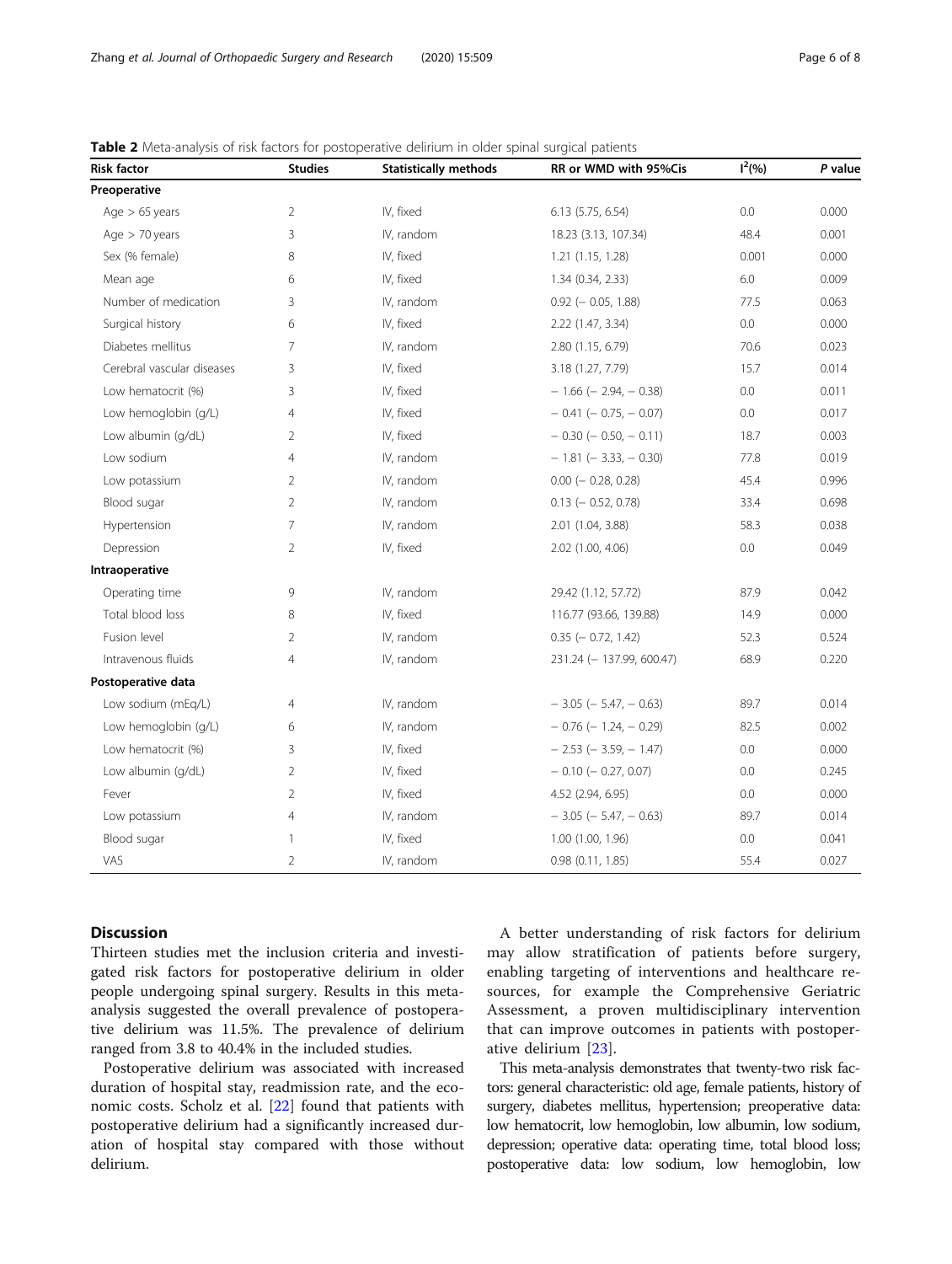<span id="page-6-0"></span>hematocrit, low albumin, fever, low potassium, blood sugar, and VAS.

One of the most important risk factors was advanced age, especially patient over 70 years old are more likely to experience postoperative delirium than those relatively young. Shi et al.  $[6]$  revealed that age  $> 65$  years was the risk factor for delirium. We further analyze that the age > 70 was more likely to subject to delirium. Zhu et al. [\[24](#page-7-0)] conducted a meta-analysis and found that old age, age > 70 years, was a risk factor of the major head neck cancer surgery. This may be due to the fact that elderly patients were more likely influenced by agerelated physical and psychical changes, such as poor organ compensative capacity, reduced body adaptability, and declined adjustment ability. Watt et al. [\[25](#page-7-0)] found that incidence of postoperative delirium was 18.4% in elective surgery. What's more, they revealed that psychotropic medication use and smoking status were two risk factors for delirium in elective surgery patients.

Patients who developed postoperative delirium were more often females. Our results were opposite of previous meta-analysis. Zhu et al. [[24](#page-7-0)] deemed that women could deal with postoperative psychological stress better than male and thus was associated with less delirium. Shi et al. [6] identified female patients were associated with more delirium than male patients. Scholz et al. [[22](#page-7-0)] found that sex was not associated with delirium in univariable analysis or meta-analysis. Current meta-analysis also found that hypotension was the risk factor of delirium after spinal surgery. Scholz et al. [\[22](#page-7-0)] found that intraoperative hypotension and perioperative blood transfusion were the risk factors of delirium.

Low hemoglobin and low hematocrit may reduce oxygen supply to the brain and thus causing delirium. Marcantonio et al. [[26](#page-7-0)] also suggest that the postoperative levels of hematocrit should be kept at 30% or higher through appropriate transfusion in order to prevent postoperative delirium. Meanwhile, the low preoperative levels of albumin seem to indicate poor nutritional condition before surgery and after surgery, like the case with gastric ulcer as comorbidity [\[17](#page-7-0)].

There were several limitations in this meta-analysis: (1) heterogeneity bias within the selected studies. In particular, the review was susceptible to heterogeneity owing to the inclusion of different spinal surgery (cervical spondylosis, spinal scoliosis, and lumbar degenerative disease). (2) Another limitation was that only articles published in English and Chinese were included, yet most of the studies were undertaken in non-English-speaking countries. We also did not include unpublished papers and thus may have selection bias. (3) All studies assessed delirium from 3 to 7 days after surgery. Differences in duration of follow-up may have introduced bias, but the majority used 5 days and consistently demonstrated the highest rate of delirium in the first 3 days.

# Conclusion

Delirium not only prolongs the length of hospital stay, but also increases readmission rate and the economic costs. Several risk factors including old age, female patients, history of surgery, diabetes mellitus, low hematocrit, low hemoglobin, low albumin, low sodium, depression; operative data: operating time, total blood loss, low sodium, low hemoglobin, low hematocrit, low albumin, fever, low potassium, blood sugar, and VAS were significant predictors for postoperative delirium after spinal surgery. Early identification of these factors is warranted for improving patient outcomes.

#### Abbreviations

CNKI: China National Knowledge Infrastructure; RRs: Risk ratios; CIs: Confidence intervals; WMD: Weighted mean difference; PRIS MA: Preferred Reporting Items for Systematic Reviews and Meta-Analyses; NOS: Newcastle-Ottawa Scale; VAS: Visual analog scale

#### Acknowledgements

We would thank Xue Hai Ma and Jin Biao Ye for independent assessment of the quality of the included studies.

#### Available of data and materials

All data are fully available without restriction.

#### Authors' contributions

HJZ and XHM conceived of the design of the study. JBY participated in the literature search, study selection, data extraction, and quality assessment. CZL and ZYZ performed statistical analysis. All authors read and approved the final manuscript.

#### Funding

Not applicable.

#### Ethics approval and consent to participate

This paper does not contain any studies with human participants or animals performed by any of the authors.

#### Consent for publication

Not applicable.

#### Competing interests

The authors declare that they have no competing interests.

#### Received: 4 September 2020 Accepted: 20 October 2020 Published online: 05 November 2020

#### References

- 1. Oh ES, Fong TG, Hshieh TT, Inouye SK. Delirium in older persons: advances in diagnosis and treatment. Jama. 2017;318(12):1161–74.
- 2. Watt J, Tricco AC, Talbot-Hamon C, Pham B, Rios P, Grudniewicz A, Wong C, Sinclair D, Straus SE. Identifying older adults at risk of delirium following elective surgery: a systematic review and meta-analysis. J Gen Intern Med. 2018.
- 3. Hamilton GM, Wheeler K, Di Michele J, Lalu MM, McIsaac DI. A systematic review and meta-analysis examining the impact of incident postoperative delirium on mortality. Anesthesiology. 2017;127(1):78–88.
- 4. Aitken SJ, Blyth FM, Naganathan V. Incidence, prognostic factors and impact of postoperative delirium after major vascular surgery: a meta-analysis and systematic review. Vasc Med. 2017;22(5):387–97.
- 5. Smith To, Cooper A, Peryer G, Griffiths R, Fox C, Cross J: Factors predicting incidence of post-operative delirium in older people following hip fracture surgery: a systematic review and meta-analysis. Int J Geriatr Psychiatry 2017, 32(4):386-396.
- 6. Shi C, Yang C, Gao R, Yuan W. Risk factors for delirium after spinal surgery: a meta-analysis. World Neurosurg. 2015;84(5):1466–72.